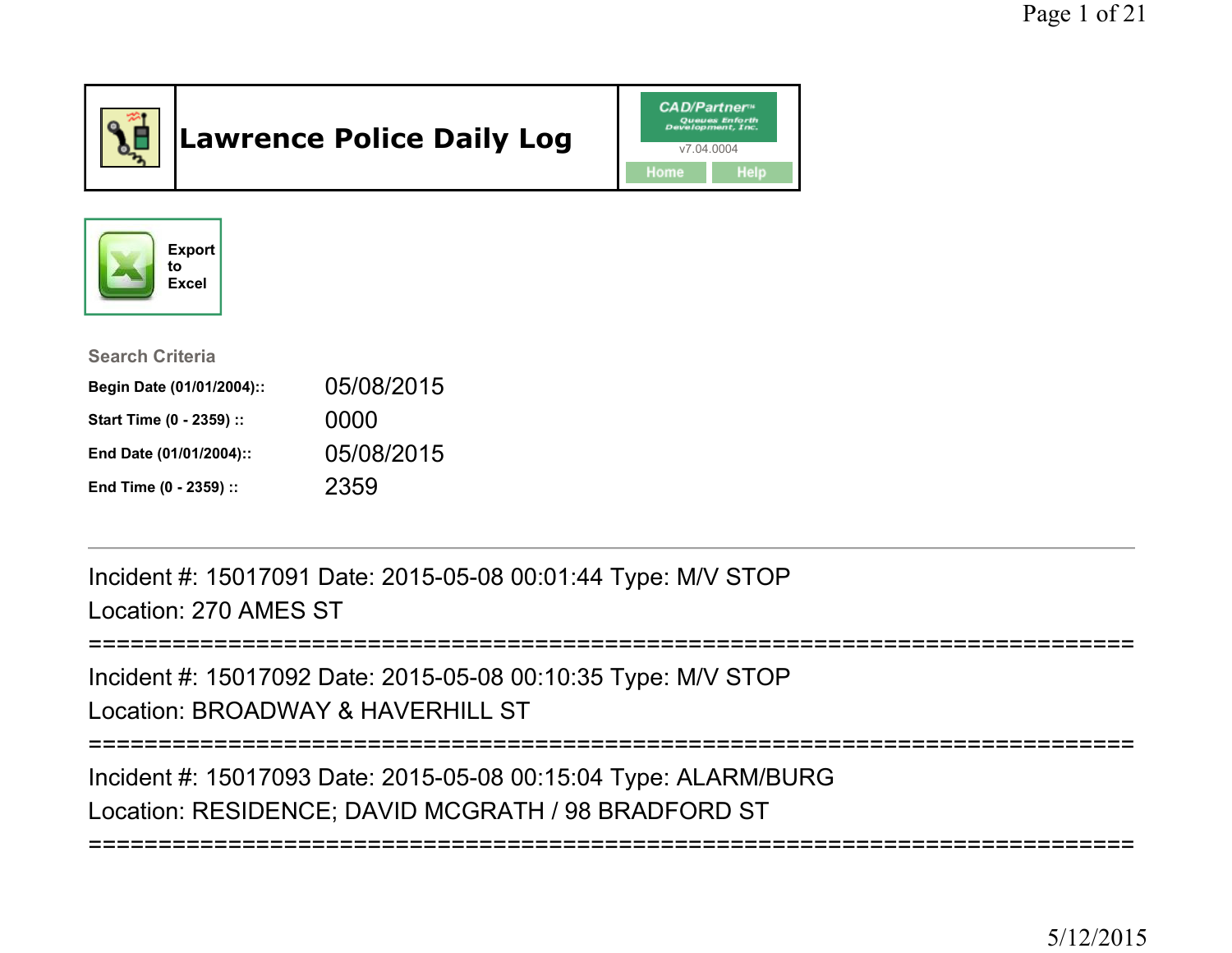Incident #: 15017094 Date: 2015-05-08 00:22:18 Type: SPECIAL CHECKLocation: 64 TREMONT ST FL 2

===========================================================================

Incident #: 15017095 Date: 2015-05-08 00:51:26 Type: DOMESTIC/PROGLocation: 231 E HAVERHILL ST

===========================================================================

Incident #: 15017096 Date: 2015-05-08 01:05:52 Type: A&B PASTLocation: 32 LAWRENCE ST #27 FL 3

===========================================================================

Incident #: 15017097 Date: 2015-05-08 01:10:17 Type: NOISE ORDLocation: 34 CAMELLA TEOLI WY

===========================================================================

Incident #: 15017098 Date: 2015-05-08 01:19:35 Type: SUS PERS/MVLocation: 478 LOWELL ST

===========================================================================

Incident #: 15017099 Date: 2015-05-08 01:36:12 Type: SUS PERS/MVLocation: 51 SMITH ST

===========================================================================

Incident #: 15017100 Date: 2015-05-08 02:14:42 Type: DOMESTIC/PASTLocation: 224 ESSEX ST #205

**=================** 

Incident #: 15017101 Date: 2015-05-08 02:17:56 Type: TOW OF M/VLocation: 79 OAK ST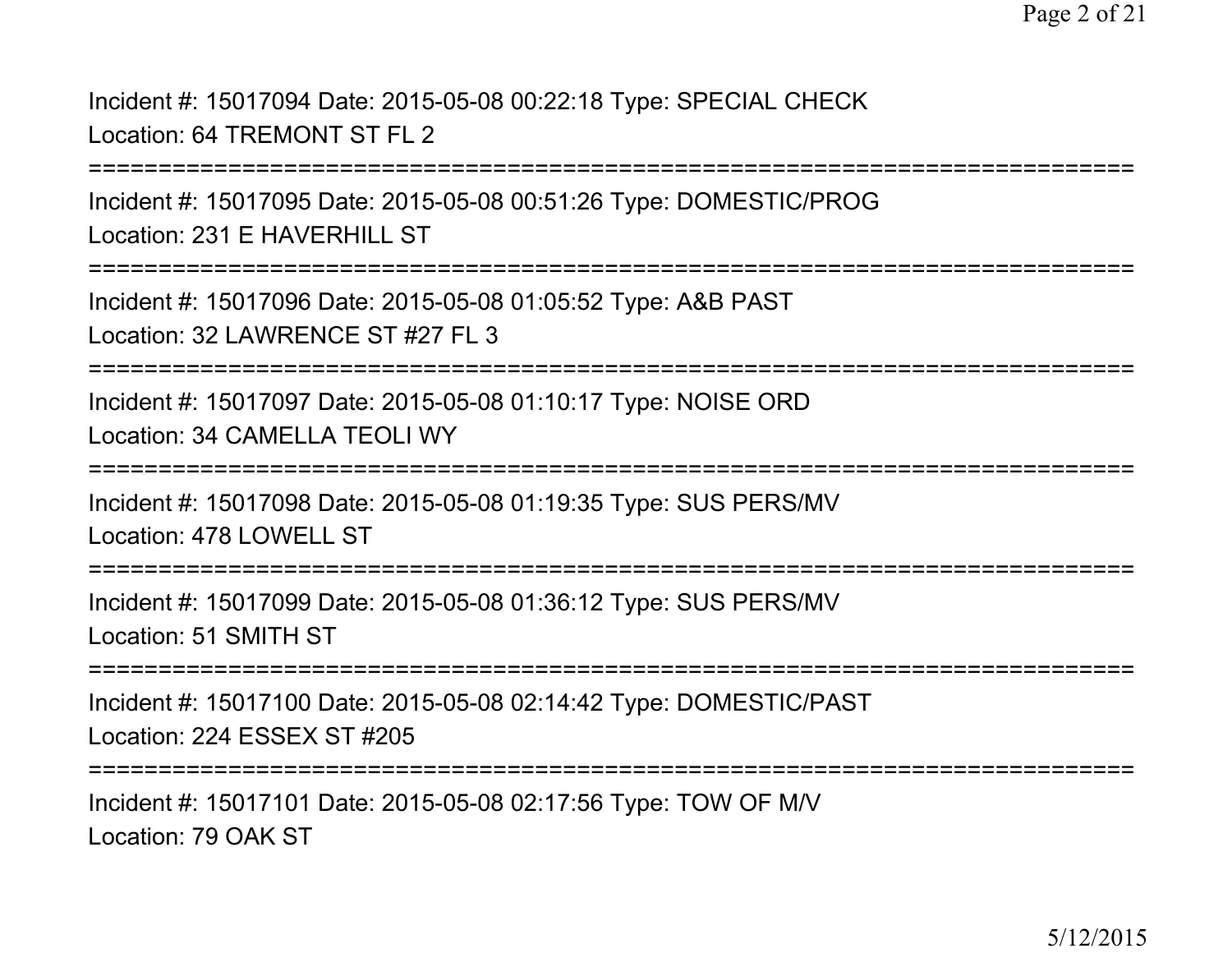Incident #: 15017102 Date: 2015-05-08 02:22:51 Type: UNKNOWN PROBLocation: 24 BIRCH ST FL 3

===============

Incident #: 15017103 Date: 2015-05-08 02:30:16 Type: LARCENY/MV/PROGLocation: 10 DIAMOND ST

==================

Incident #: 15017104 Date: 2015-05-08 02:33:56 Type: SUS PERS/MVLocation: 90 MERRIMACK ST

===========================================================================

Incident #: 15017105 Date: 2015-05-08 03:15:50 Type: DISORDERLYLocation: 223 ANDOVER ST

===========================================================================

Incident #: 15017106 Date: 2015-05-08 04:11:39 Type: ALARM/BURGLocation: 67 WINTHROP AV

===========================================================================

Incident #: 15017107 Date: 2015-05-08 04:53:10 Type: A&B PAST

Location: BROADWAY & WATER ST

===========================================================================

Incident #: 15017108 Date: 2015-05-08 04:54:26 Type: DOMESTIC/PROGLocation: 204 S UNION ST #3L

===========================================================================

Incident #: 15017109 Date: 2015-05-08 05:06:28 Type: ALARMS

Location: 650 ANDOVER CT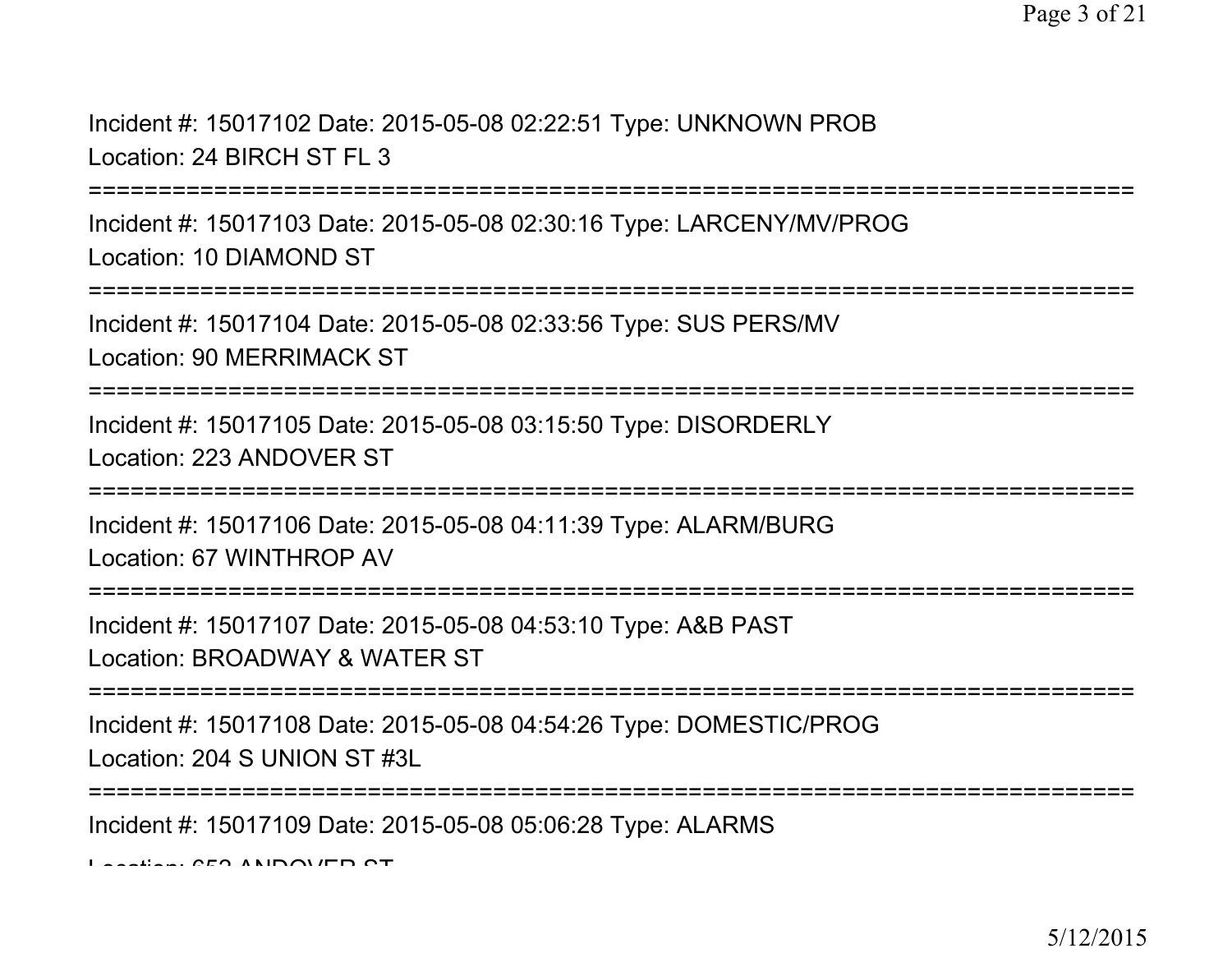| Incident #: 15017110 Date: 2015-05-08 05:33:36 Type: DISTURBANCE<br>Location: 45 BROADWAY                                 |
|---------------------------------------------------------------------------------------------------------------------------|
| Incident #: 15017111 Date: 2015-05-08 05:56:52 Type: ALARM/BURG<br>Location: 33 HAMLET ST                                 |
| Incident #: 15017112 Date: 2015-05-08 06:27:29 Type: STOL/MV/PAS<br>Location: 5 OAKWOOD AV                                |
| Incident #: 15017113 Date: 2015-05-08 06:33:03 Type: ASSSIT AMBULANC<br>Location: 86 BOWDOIN ST FL 1<br>================= |
| Incident #: 15017114 Date: 2015-05-08 06:59:33 Type: ALARMS<br>Location: 79 CARVER ST                                     |
| ==================<br>Incident #: 15017115 Date: 2015-05-08 07:07:11 Type: KEEP PEACE<br>Location: 495 HAMPSHIRE ST       |
| =============<br>Incident #: 15017116 Date: 2015-05-08 07:13:35 Type: CLOSE STREET<br>Location: E HAVERHILL ST & HIGH ST  |
|                                                                                                                           |

Incident #: 15017117 Date: 2015-05-08 07:17:04 Type: ALARMS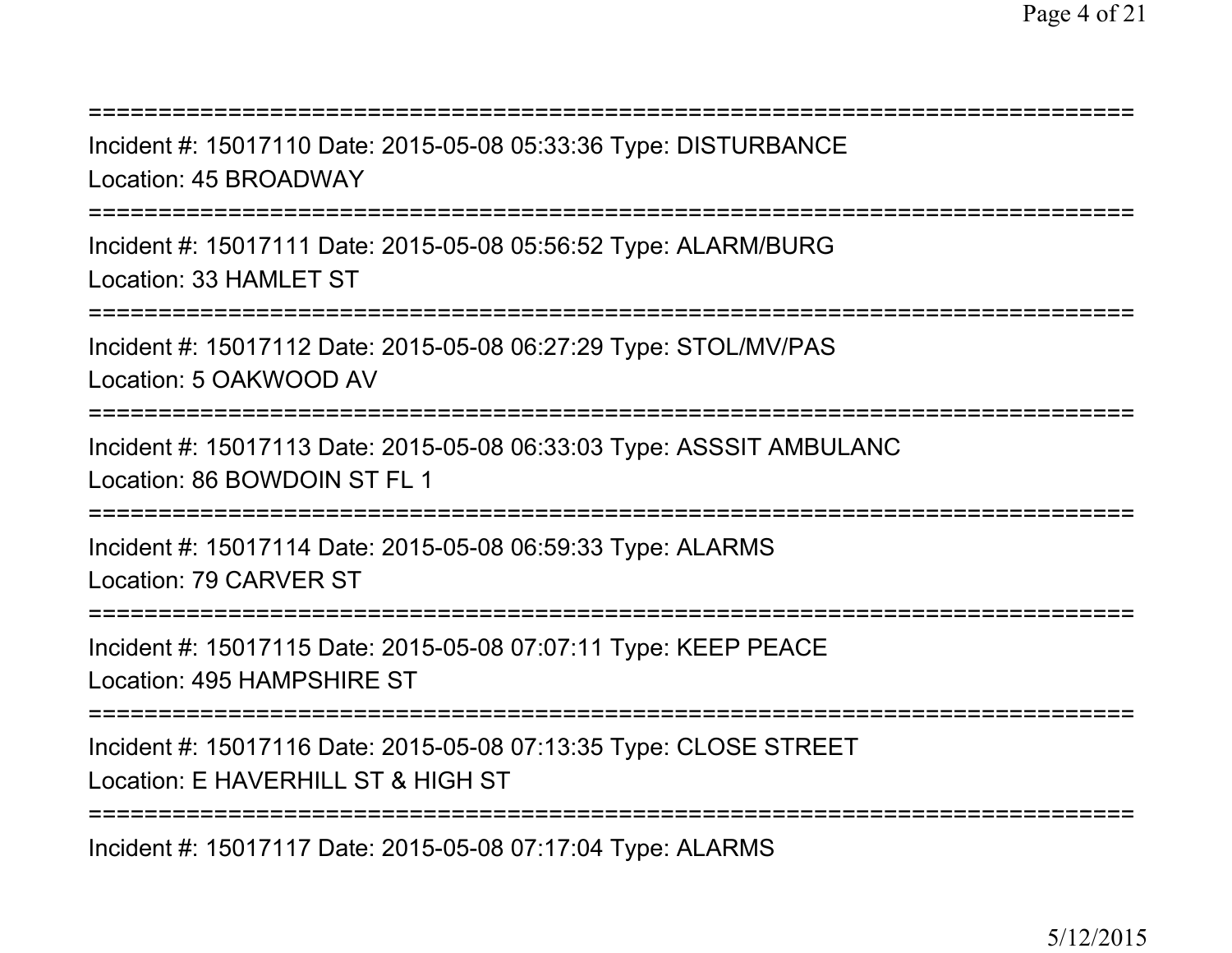===========================================================================Incident #: 15017118 Date: 2015-05-08 07:19:53 Type: CLOSE STREETLocation: JACKSON ST & PARK ST===========================================================================Incident #: 15017119 Date: 2015-05-08 07:24:51 Type: M/V STOPLocation: RIVERVIEW PL & WATER ST===========================================================================Incident #: 15017120 Date: 2015-05-08 07:33:51 Type: M/V STOPLocation: WATER & RIVERSIDE DR ===========================================================================Incident #: 15017121 Date: 2015-05-08 07:40:47 Type: LARCENY/PASTLocation: 32 DARTMOUTH ST===========================================================================Incident #: 15017122 Date: 2015-05-08 08:00:47 Type: M/V STOPLocation: BUTLER ST & MILTON ST===========================================================================Incident #: 15017123 Date: 2015-05-08 08:26:04 Type: THREATSLocation: LEAHY SCHOOL / 100 ERVING AV===========================================================================Incident #: 15017124 Date: 2015-05-08 08:29:13 Type: KEEP PEACELocation: 495 HAMPSHIRE ST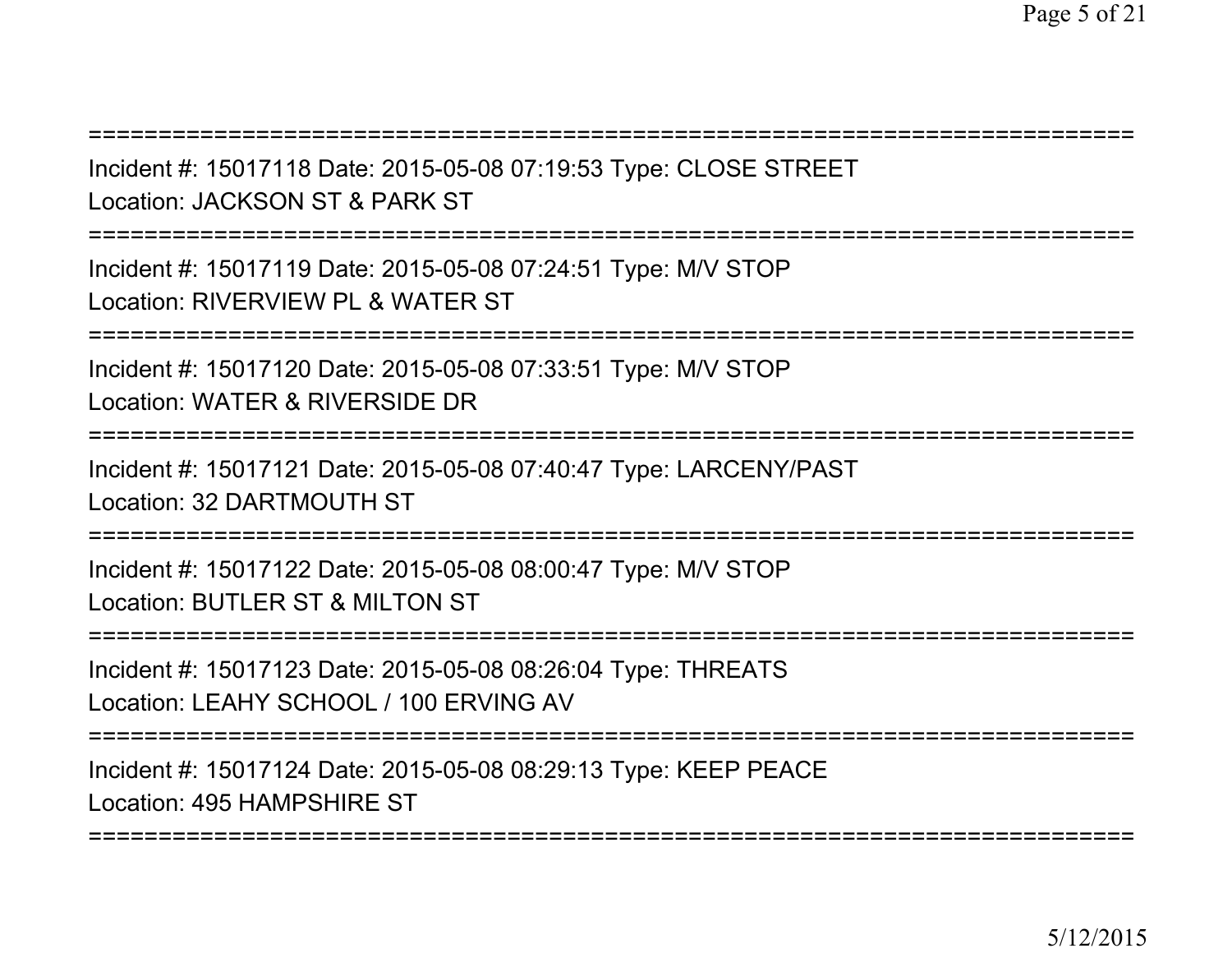### Location: ANDOVER ST & S BROADWAY

===========================================================================

Incident #: 15017126 Date: 2015-05-08 08:42:02 Type: SUS PERS/MVLocation: S UNION ST

===========================================================================

Incident #: 15017127 Date: 2015-05-08 08:49:51 Type: AUTO ACC/NO PILocation: 101 AMESBURY ST

===========================================================================

Incident #: 15017128 Date: 2015-05-08 09:00:05 Type: M/V STOPLocation: CAMBRIDGE ST & WINTHROP AV

===========================================================================

Incident #: 15017129 Date: 2015-05-08 09:00:34 Type: DISTURBANCELocation: 350 HAVERHILL ST

===========================================================================

Incident #: 15017130 Date: 2015-05-08 09:05:50 Type: M/V STOPLocation: S UNION ST & WINTHROP AV

===========================================================================

Incident #: 15017131 Date: 2015-05-08 09:13:38 Type: GENERAL SERVLocation: 35 WASHINGTON ST

===========================================================================

Incident #: 15017133 Date: 2015-05-08 09:14:55 Type: DOMESTIC/PASTLocation: 16 BEACON ST #17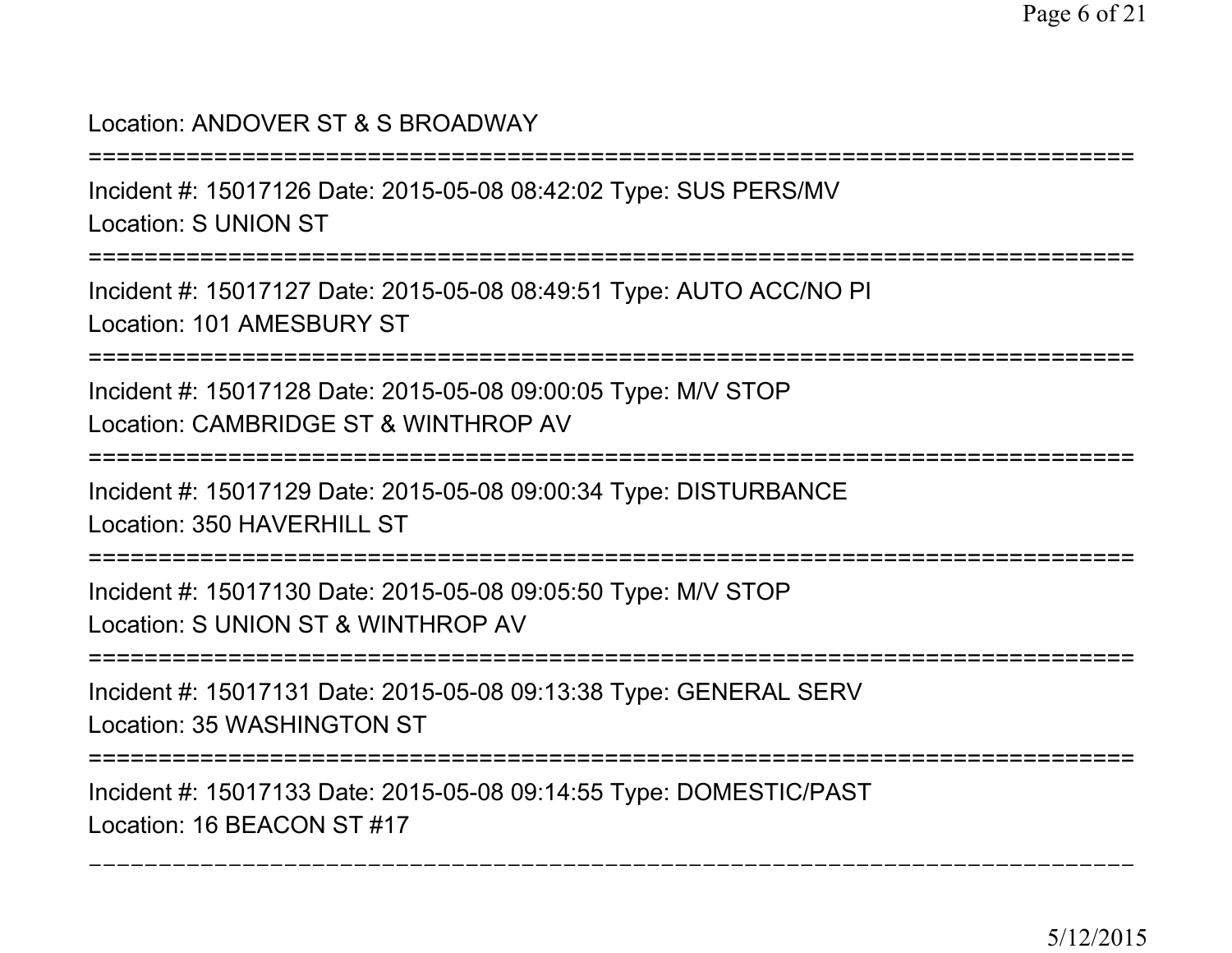Incident #: 15017132 Date: 2015-05-08 09:16:07 Type: M/V STOPLocation: DORCHESTER ST & S UNION ST

```
===========================================================================
```
Incident #: 15017134 Date: 2015-05-08 09:17:15 Type: LARCENY/PASTLocation: 416 S BROADWAY

```

===========================================================================
```
Incident #: 15017135 Date: 2015-05-08 09:22:05 Type: GENERAL SERVLocation: 42 EXCHANGE ST

===========================================================================

Incident #: 15017136 Date: 2015-05-08 09:27:19 Type: GENERAL SERVLocation: 66 EUTAW ST

===========================================================================

Incident #: 15017137 Date: 2015-05-08 09:37:16 Type: MAL DAMAGE

Location: 52 SARATOGA ST

===========================================================================

Incident #: 15017138 Date: 2015-05-08 09:40:40 Type: FIRE/MVLocation: WEST ST PARK

===========================================================================

Incident #: 15017139 Date: 2015-05-08 09:49:36 Type: M/V STOPLocation: S UNION ST & WINTHROP AV

===========================================================================

Incident #: 15017140 Date: 2015-05-08 10:01:26 Type: M/V STOPLocation: COMMON ST & HAMPSHIRE ST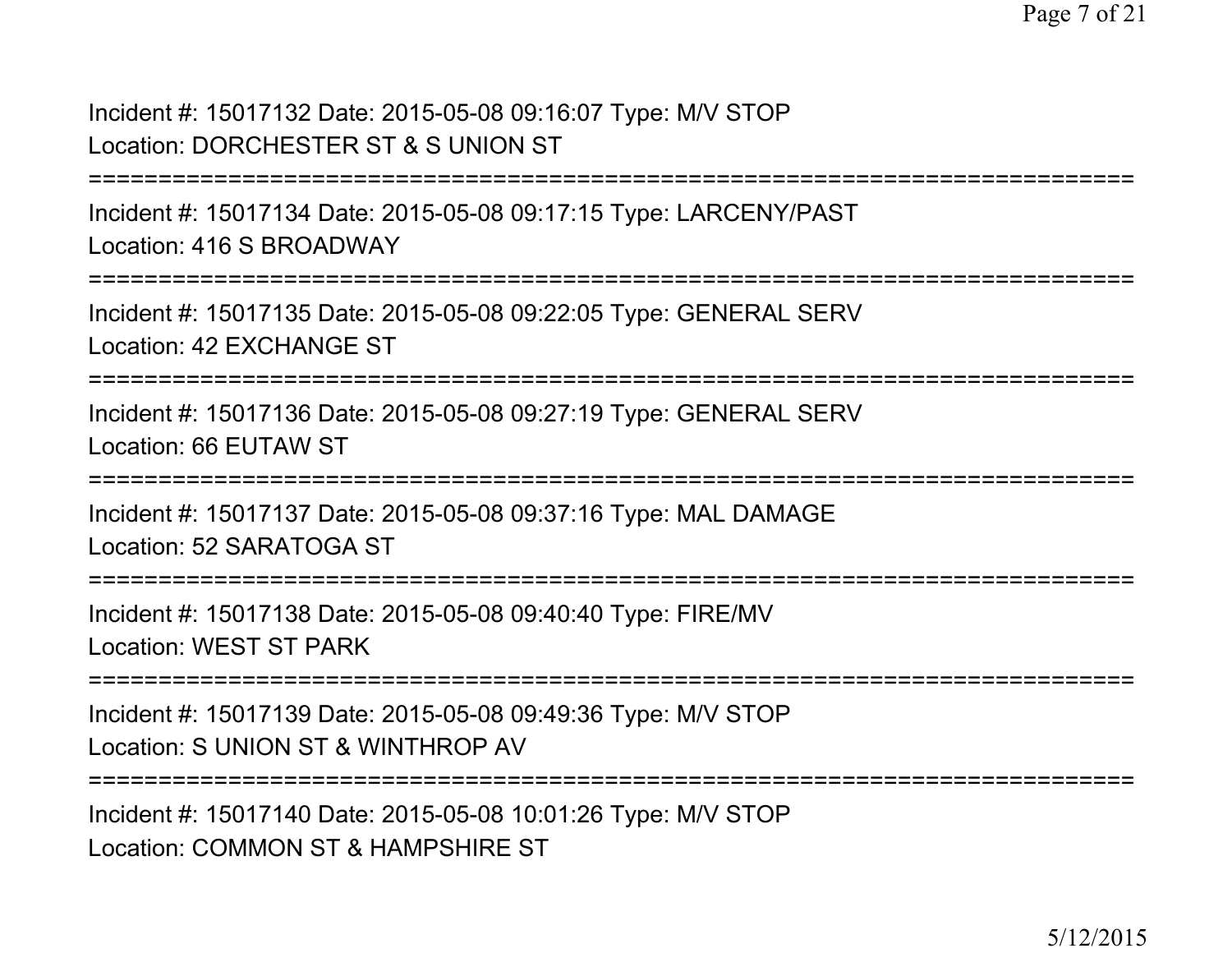Incident #: 15017141 Date: 2015-05-08 10:04:29 Type: ANIMAL COMPLLocation: AMES ST & LOWELL ST

===========================================================================

Incident #: 15017142 Date: 2015-05-08 10:05:15 Type: GENERAL SERVLocation: 76 EASTON ST

===========================================================================

Incident #: 15017143 Date: 2015-05-08 10:05:38 Type: B&E/PASTLocation: 66 BOWDOIN ST

===========================================================================

Incident #: 15017144 Date: 2015-05-08 10:07:21 Type: CK WELL BEINGLocation: 23 DURANT ST

===========================================================================

Incident #: 15017145 Date: 2015-05-08 10:16:44 Type: GENERAL SERVLocation: 73 INMAN ST

===========================================================================

Incident #: 15017146 Date: 2015-05-08 10:17:01 Type: WARRANT SERVELocation: 84 HAVERHILL ST

===========================================================================

Incident #: 15017147 Date: 2015-05-08 10:21:52 Type: GENERAL SERVLocation: 20 ATKINSON ST

===========================================================================

Incident #: 15017148 Date: 2015-05-08 10:25:31 Type: ANIMAL COMPL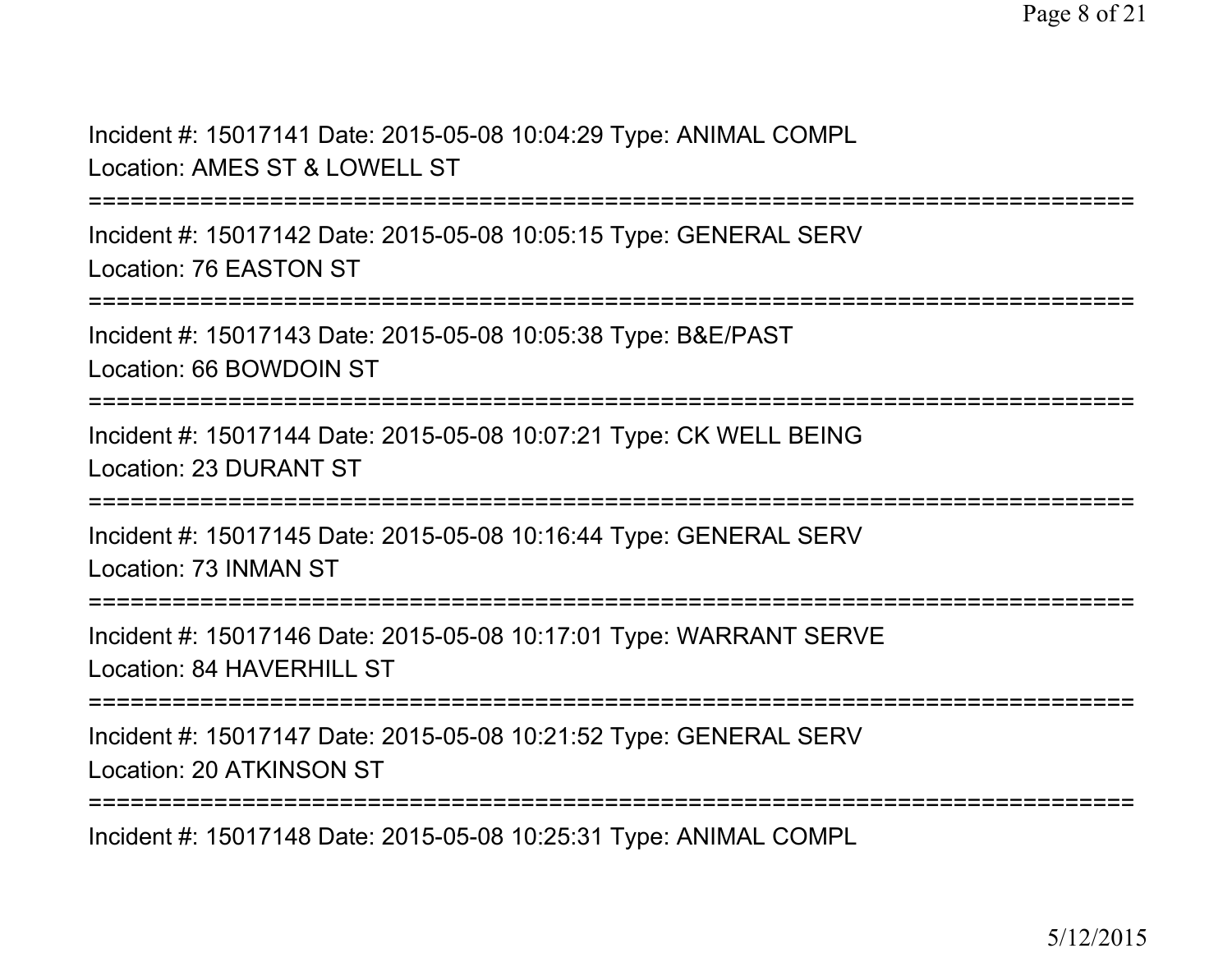Incident #: 15017149 Date: 2015-05-08 10:36:55 Type: GENERAL SERVLocation: 370 S UNION ST

===========================================================================

===========================================================================

Incident #: 15017150 Date: 2015-05-08 10:37:40 Type: TOW OF M/VLocation: BROADWAY & CONCORD ST

===========================================================================

Incident #: 15017151 Date: 2015-05-08 10:45:35 Type: DOMESTIC/PROGLocation: 5 CONDUIT ST

===========================================================================

Incident #: 15017152 Date: 2015-05-08 10:48:45 Type: GENERAL SERVLocation: 19 SALEM ST

==============================

Incident #: 15017153 Date: 2015-05-08 10:54:31 Type: GENERAL SERVLocation: 11 WOOD WY

===========================================================================

Incident #: 15017154 Date: 2015-05-08 10:58:58 Type: SHOPLIFTINGLocation: MARSHALLS / 73 WINTHROP AVE

===========================================================================

Incident #: 15017155 Date: 2015-05-08 11:03:08 Type: GENERAL SERVLocation: 225 BAILEY ST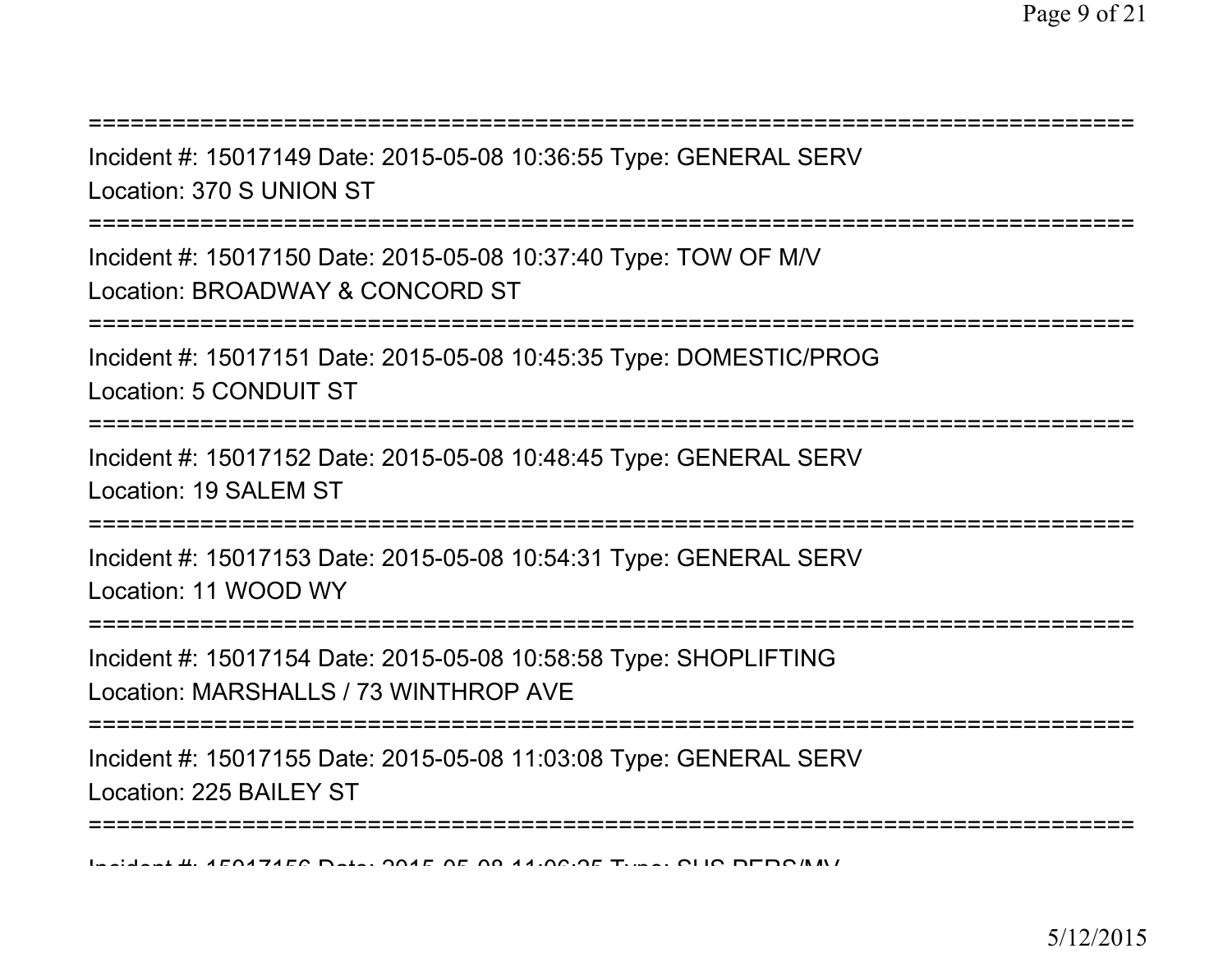Location: 288 AMES ST

===========================================================================

Incident #: 15017157 Date: 2015-05-08 11:12:10 Type: M/V STOPLocation: BROADWAY & CONCORD ST

===========================================================================

Incident #: 15017158 Date: 2015-05-08 11:20:29 Type: INVESTIGATIONLocation: 2 SHAWSHEEN RD

===========================================================================

Incident #: 15017159 Date: 2015-05-08 12:06:30 Type: MAL DAMAGELocation: 141 AMESBURY ST

===========================================================================

Incident #: 15017160 Date: 2015-05-08 12:43:54 Type: DISTURBANCELocation: 155 HAVERHILL ST

===========================================================================

Incident #: 15017161 Date: 2015-05-08 13:01:09 Type: MEDIC SUPPORTLocation: 35 COMMON ST #G30

===========================================================================

Incident #: 15017162 Date: 2015-05-08 13:06:23 Type: ALARMSLocation: 495 LOWELL ST

===========================================================================

Incident #: 15017163 Date: 2015-05-08 13:20:29 Type: THREATSLocation: 32 LAWRENCE ST #27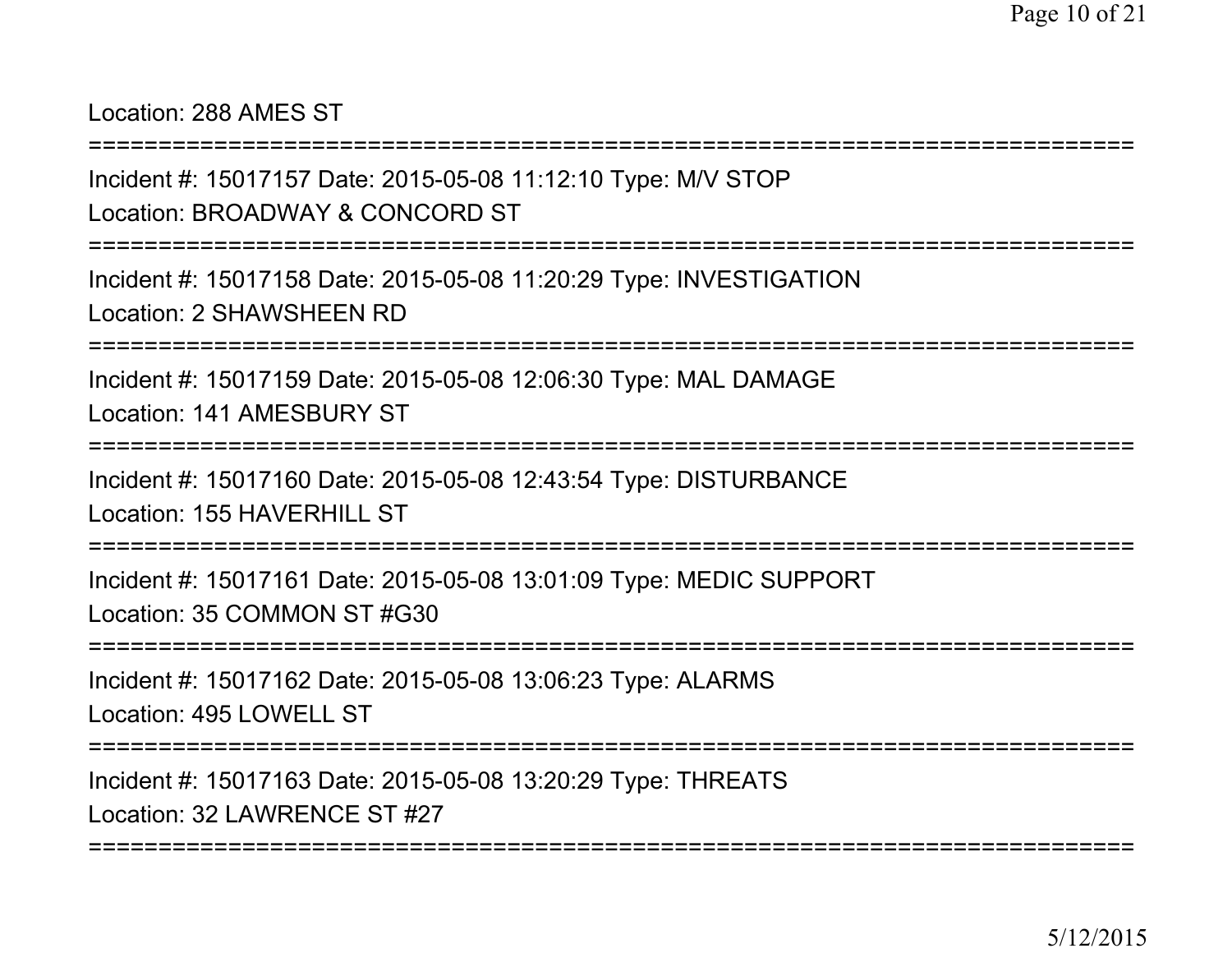#### Location: 12 DIAMOND ST #14

```
===========================================================================
```
Incident #: 15017165 Date: 2015-05-08 13:28:12 Type: LOUD NOISELocation: LOWELL & WARRE

===========================================================================

Incident #: 15017166 Date: 2015-05-08 13:42:11 Type: ALARMSLocation: 16 LORENZO RD

===========================================================================

Incident #: 15017167 Date: 2015-05-08 13:59:22 Type: TOW OF M/VLocation: MELROSE ST & WATER ST

===========================================================================

Incident #: 15017168 Date: 2015-05-08 14:15:58 Type: AUTO ACC/NO PILocation: HAVERHILL ST & JACKSON ST

===========================================================================

Incident #: 15017169 Date: 2015-05-08 14:25:09 Type: SUS PERS/MVLocation: 124 FARNHAM ST

===========================================================================

Incident #: 15017170 Date: 2015-05-08 14:26:24 Type: M/V STOPLocation: LAWRENCE ST & MAPLE ST

===========================================================================

Incident #: 15017171 Date: 2015-05-08 14:30:41 Type: FIRELocation: 486 ANDOVER ST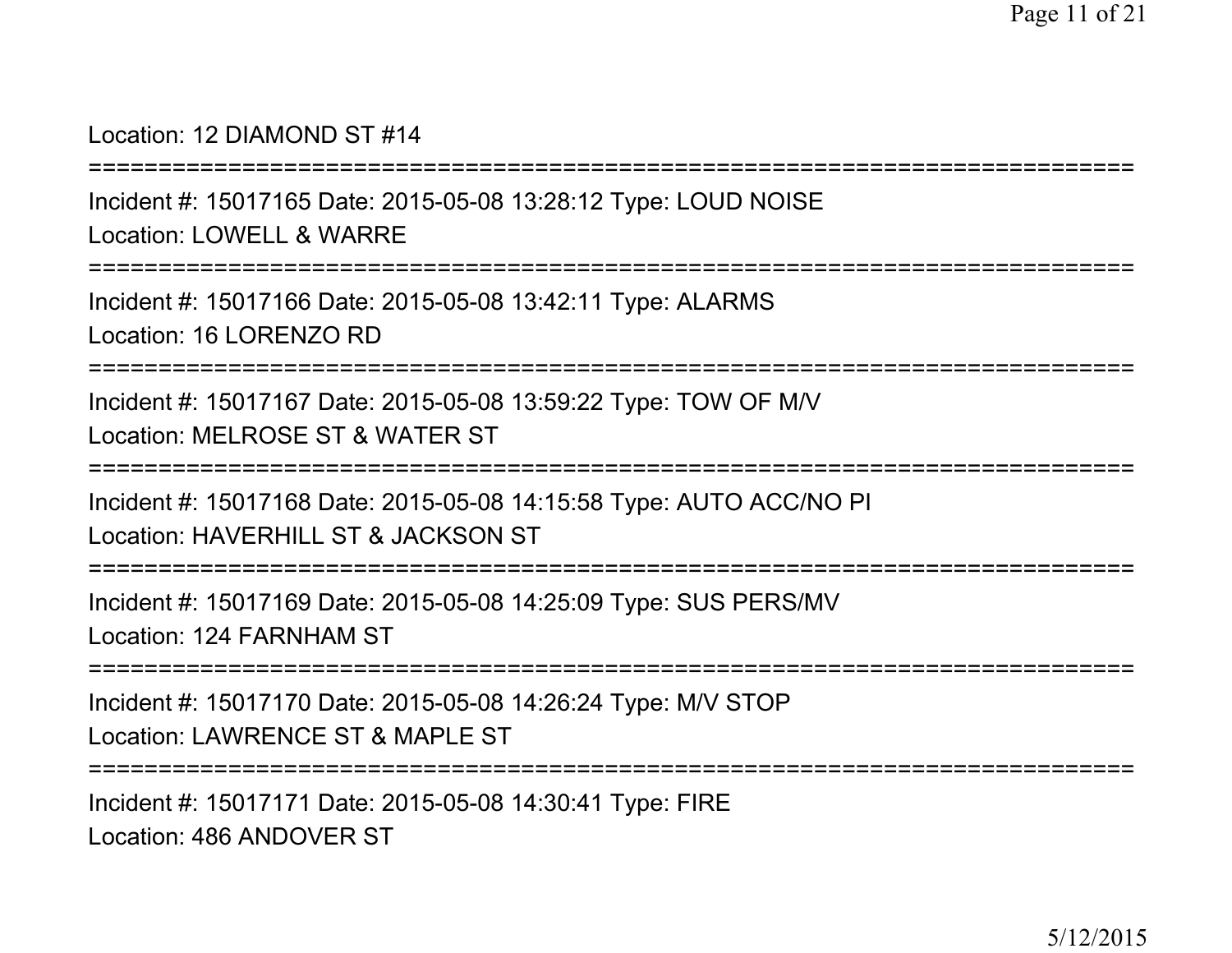Incident #: 15017172 Date: 2015-05-08 14:31:23 Type: ALARM/BURGLocation: JIMENEZ RESD / 65 WESLEY ST

===========================================================================

Incident #: 15017173 Date: 2015-05-08 14:32:29 Type: M/V STOPLocation: AMESBURY ST & HAVERHILL ST

```
===========================================================================
```
Incident #: 15017174 Date: 2015-05-08 14:50:58 Type: AUTO ACC/NO PILocation: 39 SUNSET AV

===========================================================================

Incident #: 15017175 Date: 2015-05-08 14:56:42 Type: ASSSIT OTHER PDLocation: 27 MARI BORO ST

===========================================================================

Incident #: 15017176 Date: 2015-05-08 15:12:12 Type: SUICIDE ATTEMPTLocation: 1018 ESSEX ST

===========================================================================

Incident #: 15017177 Date: 2015-05-08 15:14:46 Type: GENERAL SERVLocation: WINTHROP AV

===========================================================================

Incident #: 15017178 Date: 2015-05-08 15:29:55 Type: SUICIDE ATTEMPTLocation: 337 AMES ST #4 FL 2

===========================================================================

Incident #: 15017179 Date: 2015-05-08 15:48:26 Type: AUTO ACC/NO PI

Location: 36 ORCHARD ST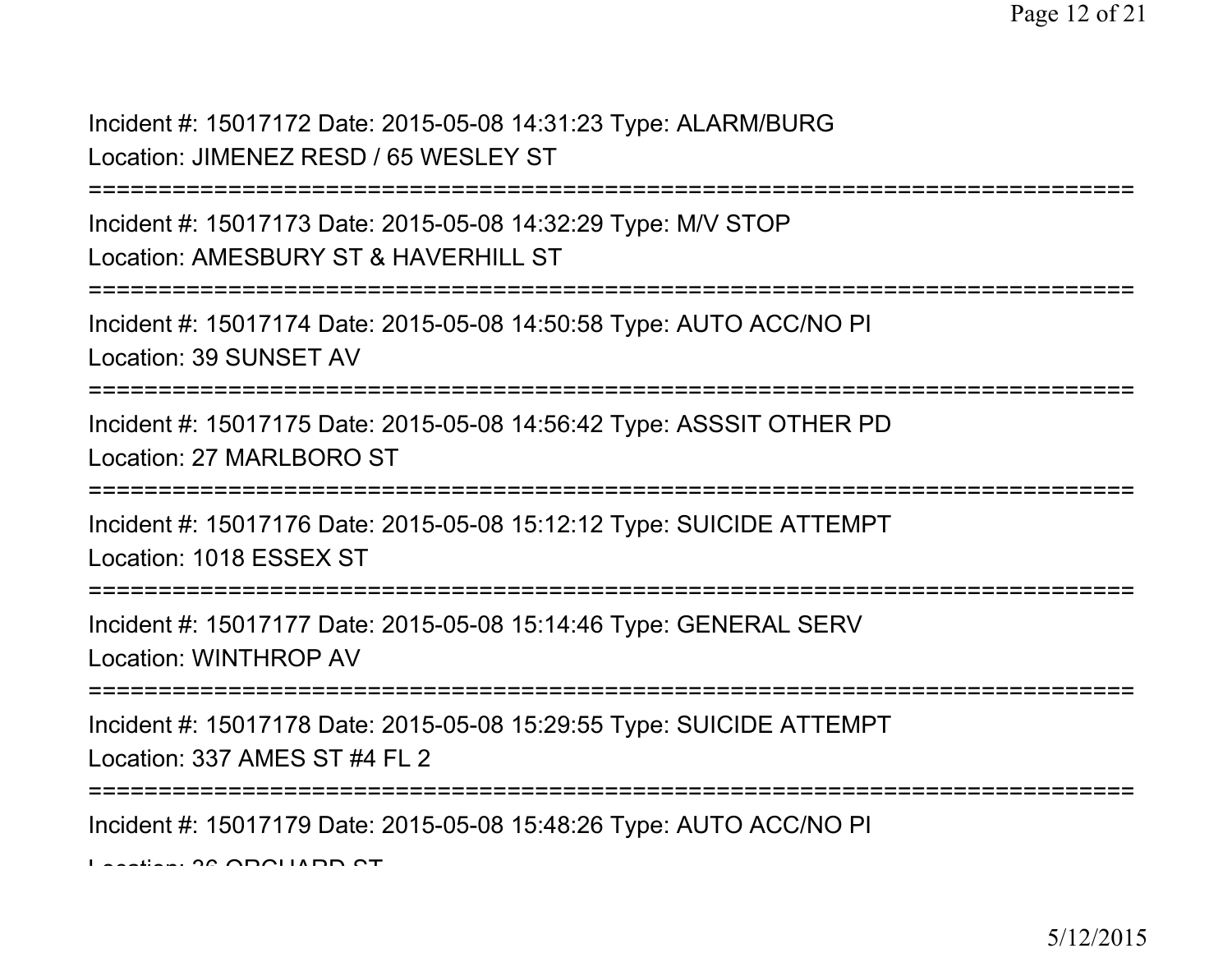| Incident #: 15017180 Date: 2015-05-08 15:57:49 Type: A&B PAST<br><b>Location: 31 SUMMER ST</b>                                       |
|--------------------------------------------------------------------------------------------------------------------------------------|
| Incident #: 15017181 Date: 2015-05-08 16:03:39 Type: HARASSMENT<br>Location: 412 HAMPSHIRE ST                                        |
| Incident #: 15017182 Date: 2015-05-08 17:08:36 Type: AUTO ACC/NO PI<br>Location: 53 ESSEX ST                                         |
| Incident #: 15017183 Date: 2015-05-08 17:19:33 Type: ANIMAL COMPL<br>Location: 17 OREGON AV                                          |
| Incident #: 15017184 Date: 2015-05-08 17:28:25 Type: M/V STOP<br><b>Location: BLANCHARD ST</b>                                       |
| Incident #: 15017185 Date: 2015-05-08 17:30:18 Type: CK WELL BEING<br><b>Location: 1 GENERAL ST</b>                                  |
| ======================================<br>Incident #: 15017186 Date: 2015-05-08 17:33:00 Type: M/V STOP<br><b>Location: CROSS ST</b> |

Incident #: 15017187 Date: 2015-05-08 17:35:01 Type: NOISE ORD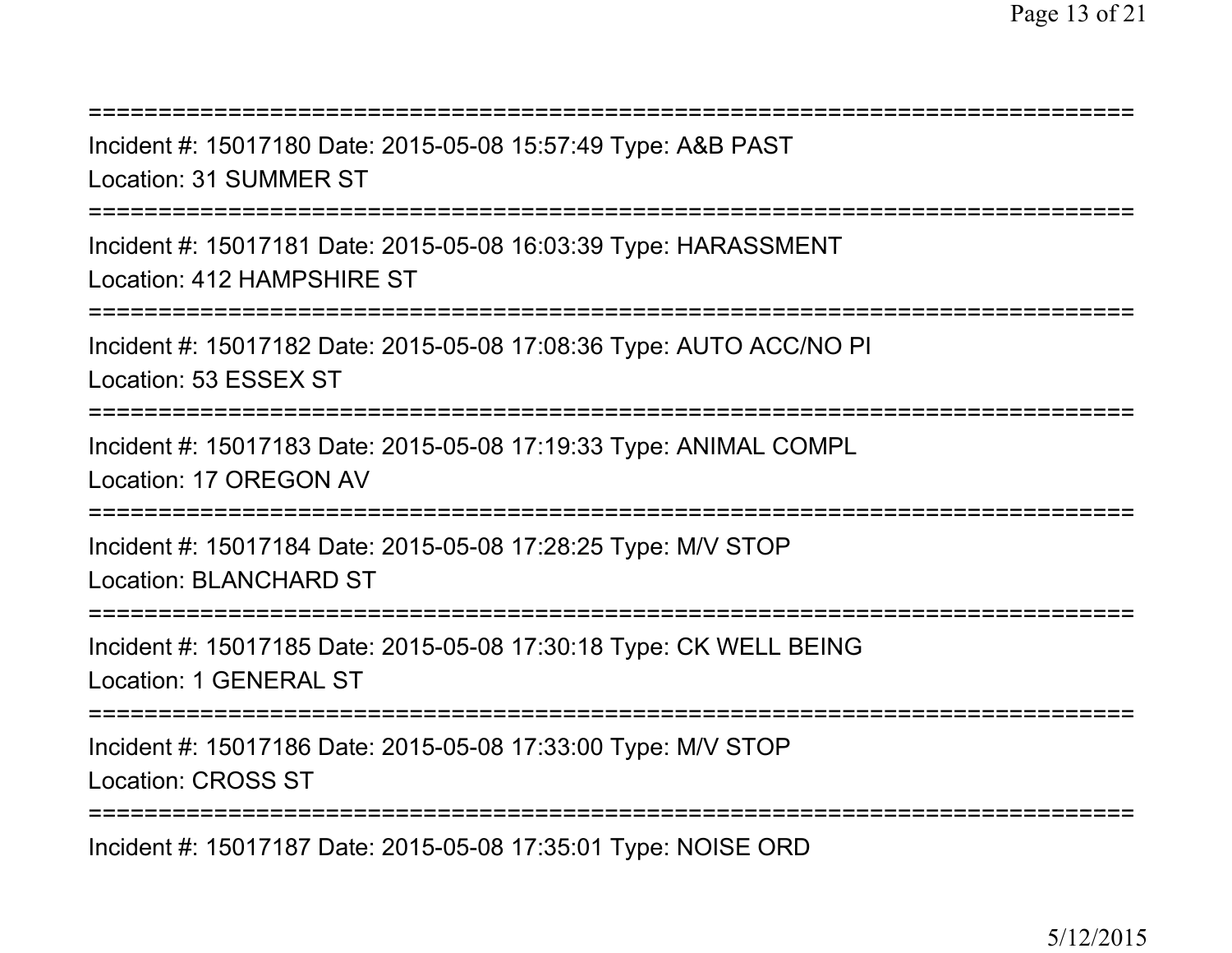| Incident #: 15017188 Date: 2015-05-08 17:42:16 Type: M/V STOP<br>Location: EAST ST & MARKET ST                                |
|-------------------------------------------------------------------------------------------------------------------------------|
| Incident #: 15017190 Date: 2015-05-08 17:58:13 Type: LOST PROPERTY<br>Location: 67 COLUMBUS AV                                |
| Incident #: 15017189 Date: 2015-05-08 17:58:33 Type: M/V STOP<br>Location: 196 BROADWAY<br>:================================= |
| Incident #: 15017191 Date: 2015-05-08 18:07:44 Type: M/V STOP<br>Location: PARK ST & RHINE ST                                 |
| Incident #: 15017192 Date: 2015-05-08 18:11:20 Type: M/V STOP<br>Location: S BROADWAY                                         |
| Incident #: 15017193 Date: 2015-05-08 18:18:25 Type: M/V STOP<br>Location: 12 TRENTON ST                                      |
| Incident #: 15017194 Date: 2015-05-08 18:21:06 Type: AUTO ACC/PI<br>Location: 57 BRADFORD ST<br>======================        |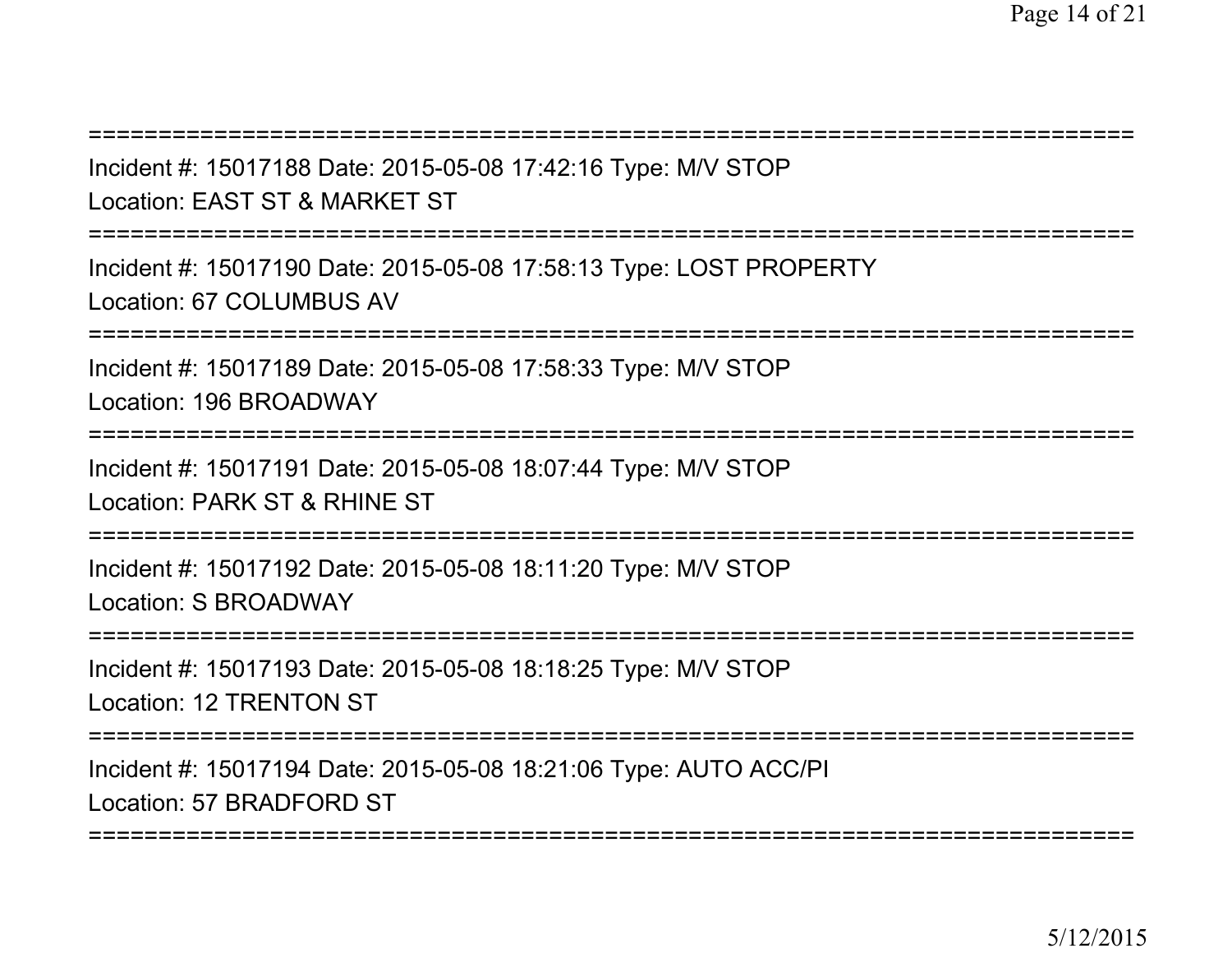### Location: 458 LOWELL ST FL 1

===========================================================================

Incident #: 15017196 Date: 2015-05-08 18:27:41 Type: DRUG VIO

Location: 3 INMAN ST

===========================================================================

Incident #: 15017197 Date: 2015-05-08 18:44:39 Type: NOISE ORDLocation: 45 CLIFTON ST

===========================================================================

Incident #: 15017198 Date: 2015-05-08 18:46:47 Type: M/V STOPLocation: MARKET ST & S UNION ST

===========================================================================

Incident #: 15017199 Date: 2015-05-08 18:47:32 Type: M/V STOPLocation: MERRIMACK ST & S UNION ST

===========================================================================

Incident #: 15017200 Date: 2015-05-08 18:50:39 Type: NOISE ORDLocation: 22 STATE ST

===========================================================================

Incident #: 15017202 Date: 2015-05-08 18:51:46 Type: GENERAL SERVLocation: 330 HOWARD ST

===========================================================================

===========================================================================

Incident #: 15017201 Date: 2015-05-08 18:53:57 Type: LARCENY/PASTLocation: BONANZA MARKET / 181 JACKSON ST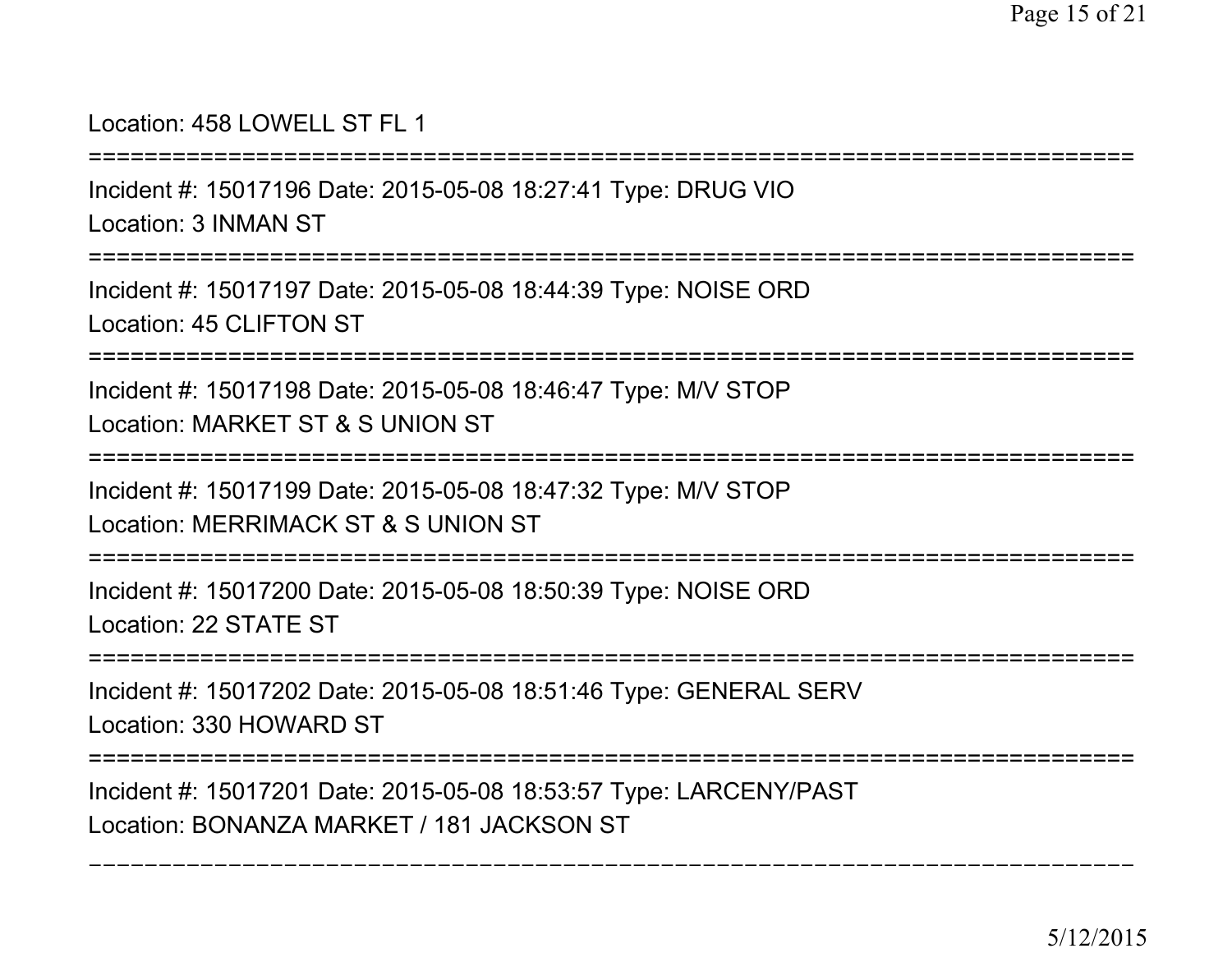Incident #: 15017204 Date: 2015-05-08 19:02:26 Type: ALARM/BURGLocation: LAWRENCE MASONIC LODGE / 43 JACKSON ST

===========================================================================

Incident #: 15017203 Date: 2015-05-08 19:03:02 Type: M/V STOPLocation: MERRIMACK ST & S UNION ST

===========================================================================

Incident #: 15017205 Date: 2015-05-08 19:07:31 Type: M/V STOP

Location: BROADWAY & CONCORD ST

===========================================================================

Incident #: 15017206 Date: 2015-05-08 19:22:27 Type: NOISE ORDLocation: 42 STORROW ST

===========================================================================

Incident #: 15017207 Date: 2015-05-08 19:26:58 Type: VIO CITY ORDLocation: 19 N BOYLSTON ST

===========================================================================

Incident #: 15017208 Date: 2015-05-08 19:27:48 Type: AUTO ACC/NO PILocation: INMAN ST & S BROADWAY

===========================================================================

Incident #: 15017209 Date: 2015-05-08 19:34:41 Type: ALARM/BURGLocation: RESIDENCE; DAVID MCGRATH / 98 BRADFORD ST

===========================================================================

Incident #: 15017210 Date: 2015-05-08 19:35:27 Type: B&E/PASTLocation: 5 CONDUIT ST FL 2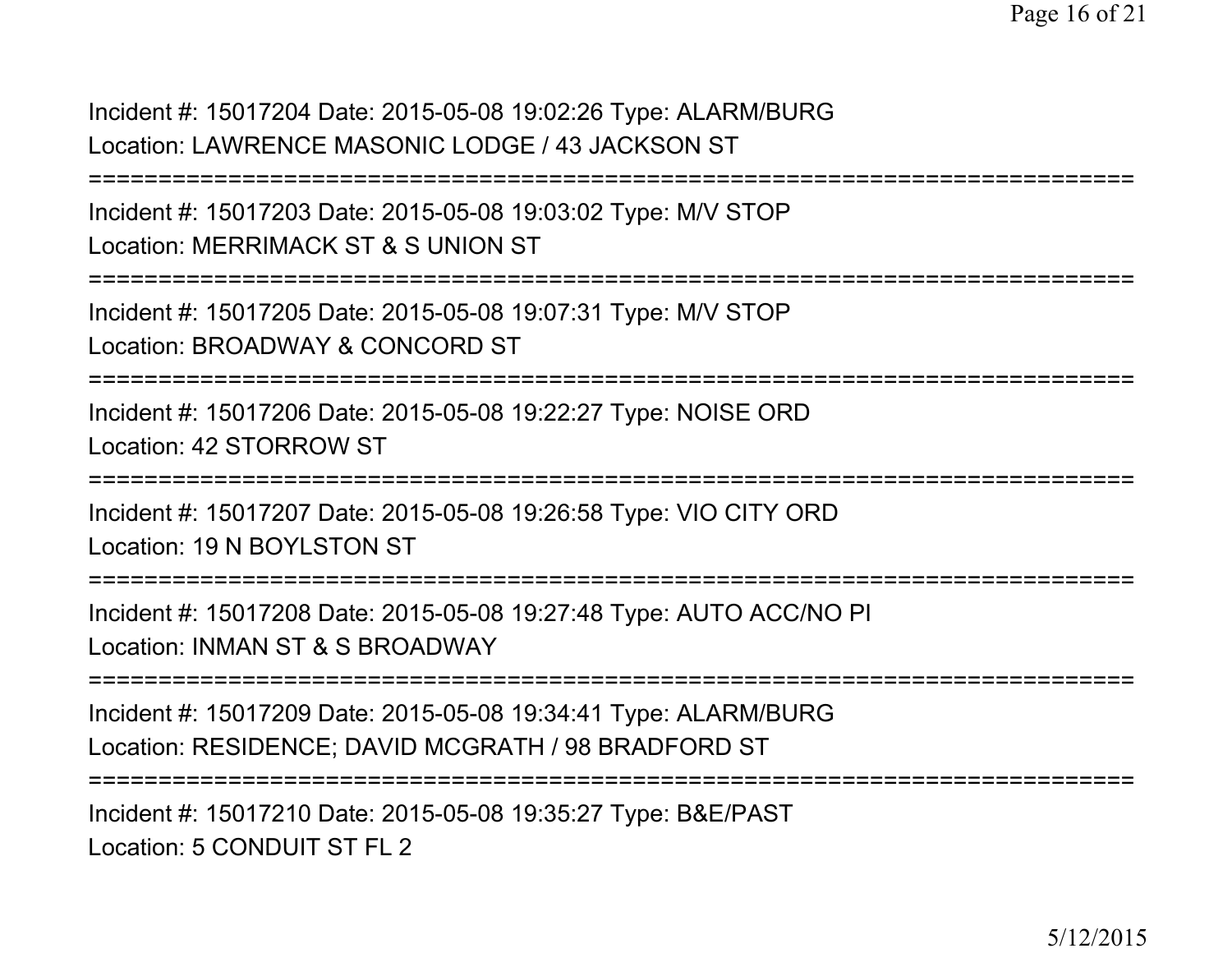Incident #: 15017211 Date: 2015-05-08 19:40:50 Type: WIRE DOWNLocation: 629 HAVERHILL ST

===========================================================================

Incident #: 15017212 Date: 2015-05-08 19:52:29 Type: M/V STOPLocation: ELM ST & HAMPSHIRE ST

===========================================================================

Incident #: 15017213 Date: 2015-05-08 19:56:30 Type: SUS PERS/MVLocation: SOUTH UNION LAUNDRY / 142 S UNION ST

===========================================================================

Incident #: 15017214 Date: 2015-05-08 20:00:22 Type: CK WELL BEINGLocation: 19 N BOYLSTON ST

===========================================================================

Incident #: 15017215 Date: 2015-05-08 20:11:25 Type: M/V STOPLocation: 1 MILL ST

===========================================================================

Incident #: 15017217 Date: 2015-05-08 20:15:55 Type: DRUG OVERDOSELocation: 703 HAVERHILL ST

===========================================================================

Incident #: 15017216 Date: 2015-05-08 20:17:08 Type: DRUG OVERDOSELocation: 703 HAVERHILL ST

===========================================================================

Incident #: 15017218 Date: 2015-05-08 20:17:36 Type: M/V STOP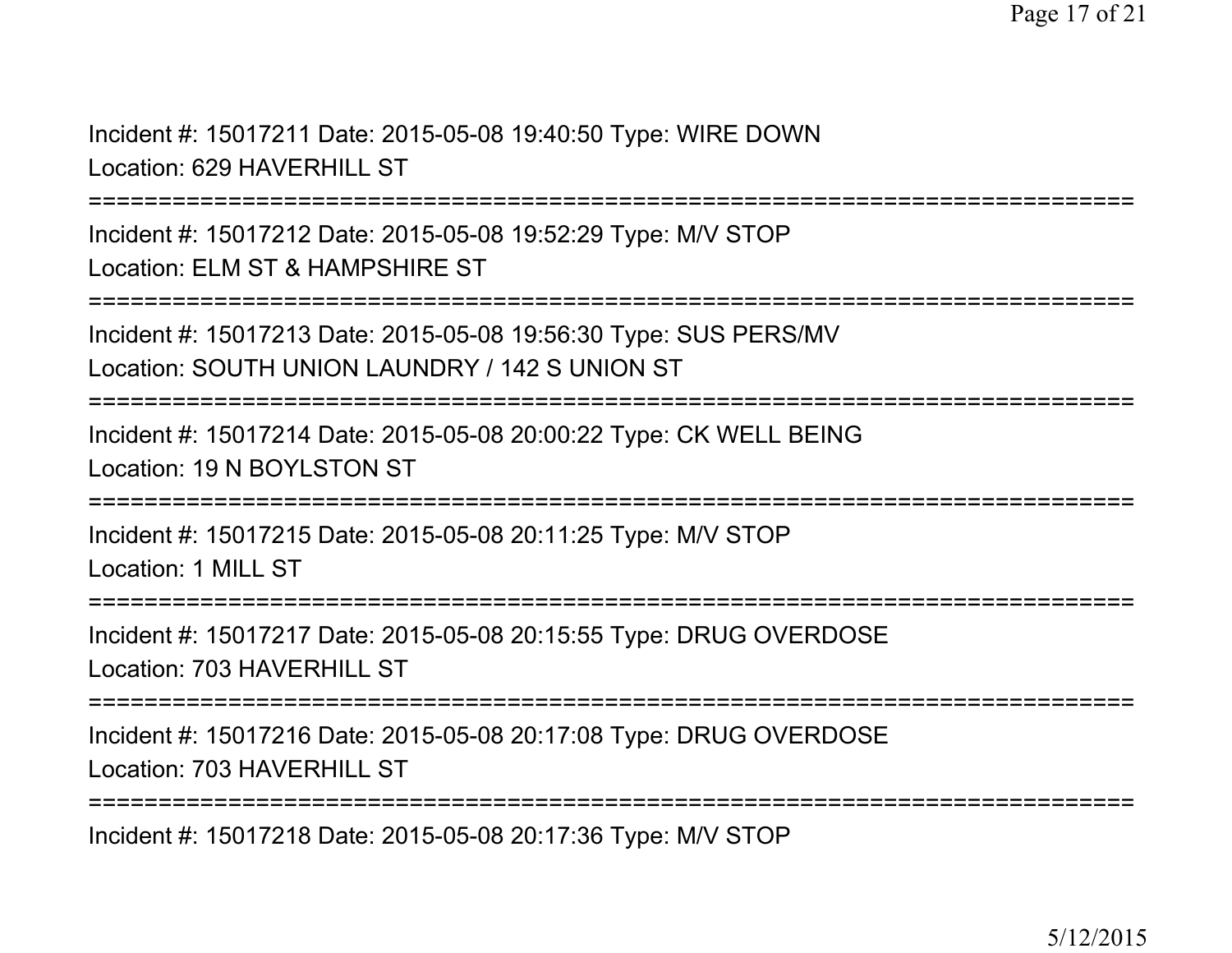| Incident #: 15017219 Date: 2015-05-08 20:35:31 Type: LARCENY/PAST<br>Location: WALGREENS / 220 S BROADWAY                                    |
|----------------------------------------------------------------------------------------------------------------------------------------------|
| Incident #: 15017220 Date: 2015-05-08 20:54:33 Type: GEN OFFENCES<br>Location: LAWRENCE ST & OAK ST<br>===================================== |
| Incident #: 15017221 Date: 2015-05-08 21:02:02 Type: DISORDERLY<br><b>Location: 93 AMHERST ST</b>                                            |
| Incident #: 15017222 Date: 2015-05-08 21:05:46 Type: A&B D/W PAST<br>Location: PARK & WILLOW                                                 |
| Incident #: 15017223 Date: 2015-05-08 21:14:12 Type: M/V STOP<br>Location: 77 S UNION ST                                                     |
| Incident #: 15017224 Date: 2015-05-08 21:19:17 Type: M/V STOP<br>Location: LORING ST & MARKET ST                                             |
| Incident #: 15017225 Date: 2015-05-08 21:23:44 Type: M/V STOP<br>Location: MARKET ST & S UNION ST                                            |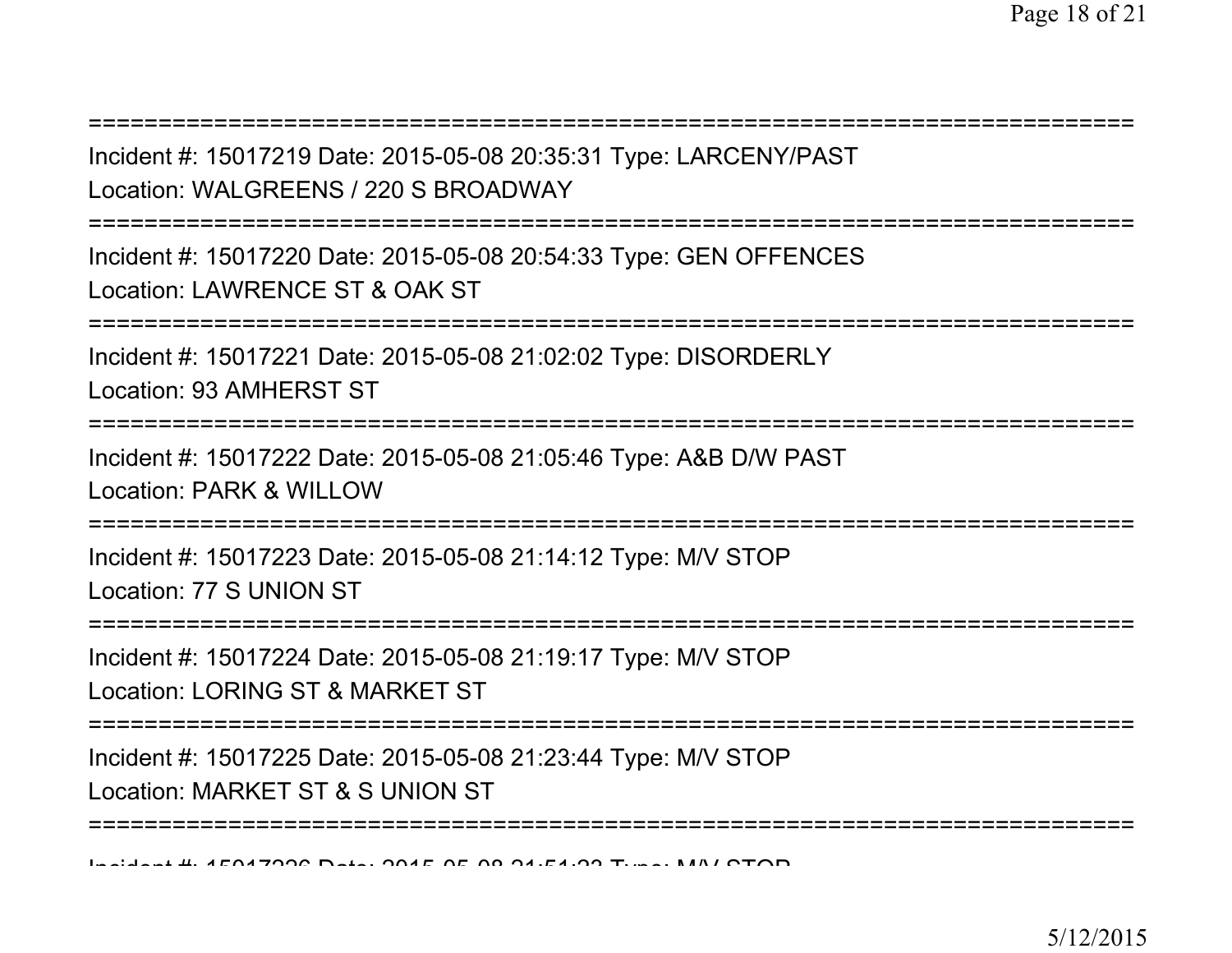## Location: MERRIMACK ST & S UNION ST

**============** 

Incident #: 15017227 Date: 2015-05-08 21:52:37 Type: M/V STOP

Location: KINGSTON ST & S BROADWAY

===========================================================================

Incident #: 15017228 Date: 2015-05-08 22:03:46 Type: M/V STOPLocation: MYRTLE ST & WILLOW ST

===========================================================================

Incident #: 15017229 Date: 2015-05-08 22:24:22 Type: M/V STOPLocation: MARKET ST & SHAWSHEEN RD

===========================================================================

Incident #: 15017230 Date: 2015-05-08 22:32:46 Type: HIT & RUN M/VLocation: 7 BYRON AV

===========================================================================

Incident #: 15017231 Date: 2015-05-08 22:35:22 Type: DISTURBANCELocation: 109 OXFORD ST

===========================================================================

Incident #: 15017232 Date: 2015-05-08 22:38:40 Type: UNKNOWN PROBLocation: 48 FAIRMONT ST FL 2

===========================================================================

Incident #: 15017233 Date: 2015-05-08 22:42:13 Type: M/V STOPLocation: FALLS BRIDGE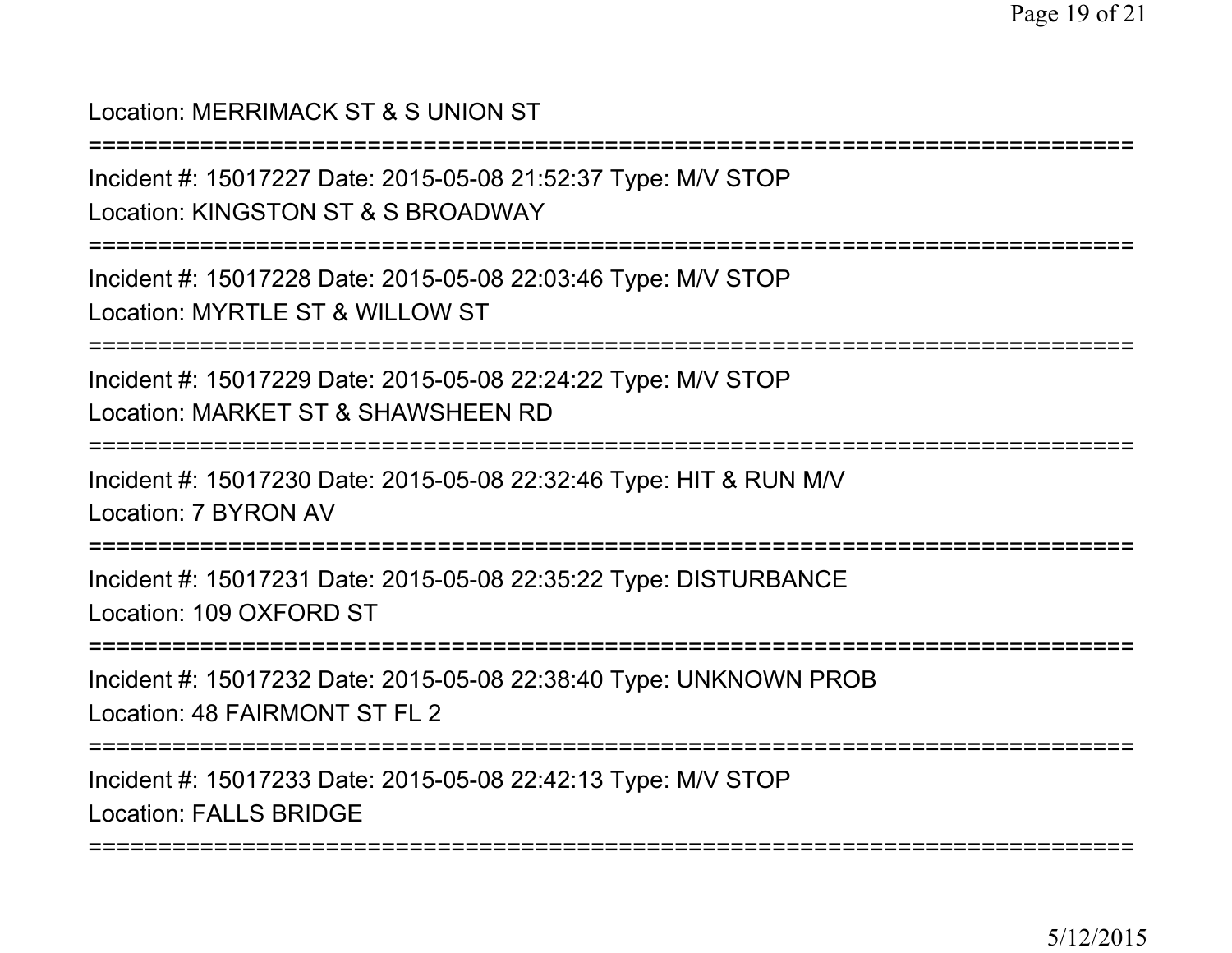#### Location: MARKET ST & OSGOOD ST

===========================================================================

Incident #: 15017235 Date: 2015-05-08 23:03:14 Type: ALARM/BURGLocation: 98 BRADEORD ST FL 2

===========================================================================

Incident #: 15017236 Date: 2015-05-08 23:07:03 Type: SHOTS FIREDLocation: CAMBRIDGE ST & PHILLIPS ST

===========================================================================

Incident #: 15017237 Date: 2015-05-08 23:15:33 Type: LOST PROPERTYLocation: BROADWAY & CROSS ST

===========================================================================

Incident #: 15017238 Date: 2015-05-08 23:24:11 Type: SUICIDE ATTEMPTLocation: 18 CHELMSFORD ST

===========================================================================

Incident #: 15017239 Date: 2015-05-08 23:29:14 Type: SPECIAL CHECKLocation: 23 KENWOOD PL FL 1

===========================================================================

Incident #: 15017240 Date: 2015-05-08 23:31:31 Type: SUS PERS/MVLocation: 44 WASHINGTON ST FL 3

===========================================================================

450 record(s)